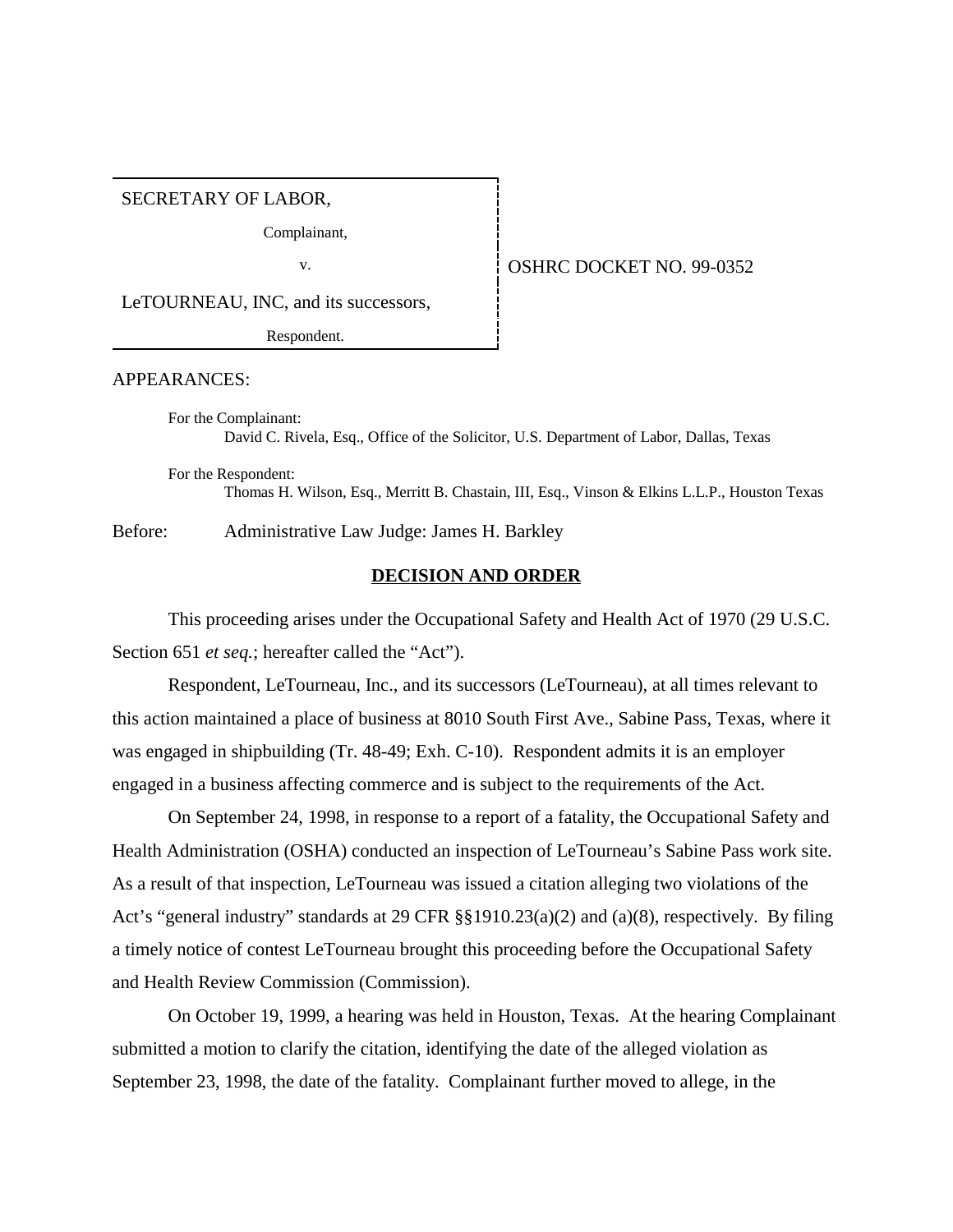alternative, violation of the Act's shipbuilding standards, specifically, §§1915.73(b) and (g). Because the motion did not raise any additional factual issues, and because LeTourneau was not prejudiced, said motion was granted (Tr. 10). The parties have submitted briefs on the issues, as amended, and this matter is ready for disposition.

## **Applicability of §1915** *et seq.*

Compliance Officer (CO) David Doucet testified that on September 24, 1998, he inspected the cited LeTourneau's work site at the Sabine Pass shipyard, where a Gorilla V jackup oil rig was under construction (Tr. 20, 22; Exh. C-7). Doucet testified that the Gorilla V rig is an offshore drilling platform, which has been classified as a "vessel" by OSHA (Tr. 48; Exh. C-12). George Cupstib, LeTourneau's manager of projects and engineering, and the project manager for the Gorilla V construction (Tr. 90-91), agreed that the oil rig is a "vessel" (Tr. 92). Cupstib testified that the rig had been constructed at LeTourneau's Vicksburg, Mississippi site, and had been transported to the Sabine Pass shipyard for installation of a derrick fabricated by its subcontractor, Rowan (Tr. 40; 91, 93).

29 CFR §1915.2 **Scope and application** states that Part 1915 applies to all shipbuilding and related employments. *Shipbuilding* is defined at §1915.4(k) as "the construction of a vessel, including the installation of machinery and equipment." LeTourneau admits that its Gorilla V rig is a vessel. Equipment and/or machinery, in the form of a derrick was being installed as of the date of the accident. Part 1915 is clearly applicable to LeTourneau's employment, and to the cited conditions.

#### **Alleged Violation of §1915.73(b)**

The alleged violations below have been grouped because they involve similar or related hazards that may increase the potential for injury resulting from an accident.

Repeat citation 1, item 1a, as amended, alleges:

## 29 CFR 1915.73 **Guarding of deck openings and edges.**

 (b) When employees are working in the vicinity of flush manholes and other small openings of comparable size in the deck and other working surfaces, such openings shall be suitably covered or guarded to a height of not less than 30 inches, except where the use of such guards is made impracticable by the work actually in progress.

**\* \* \***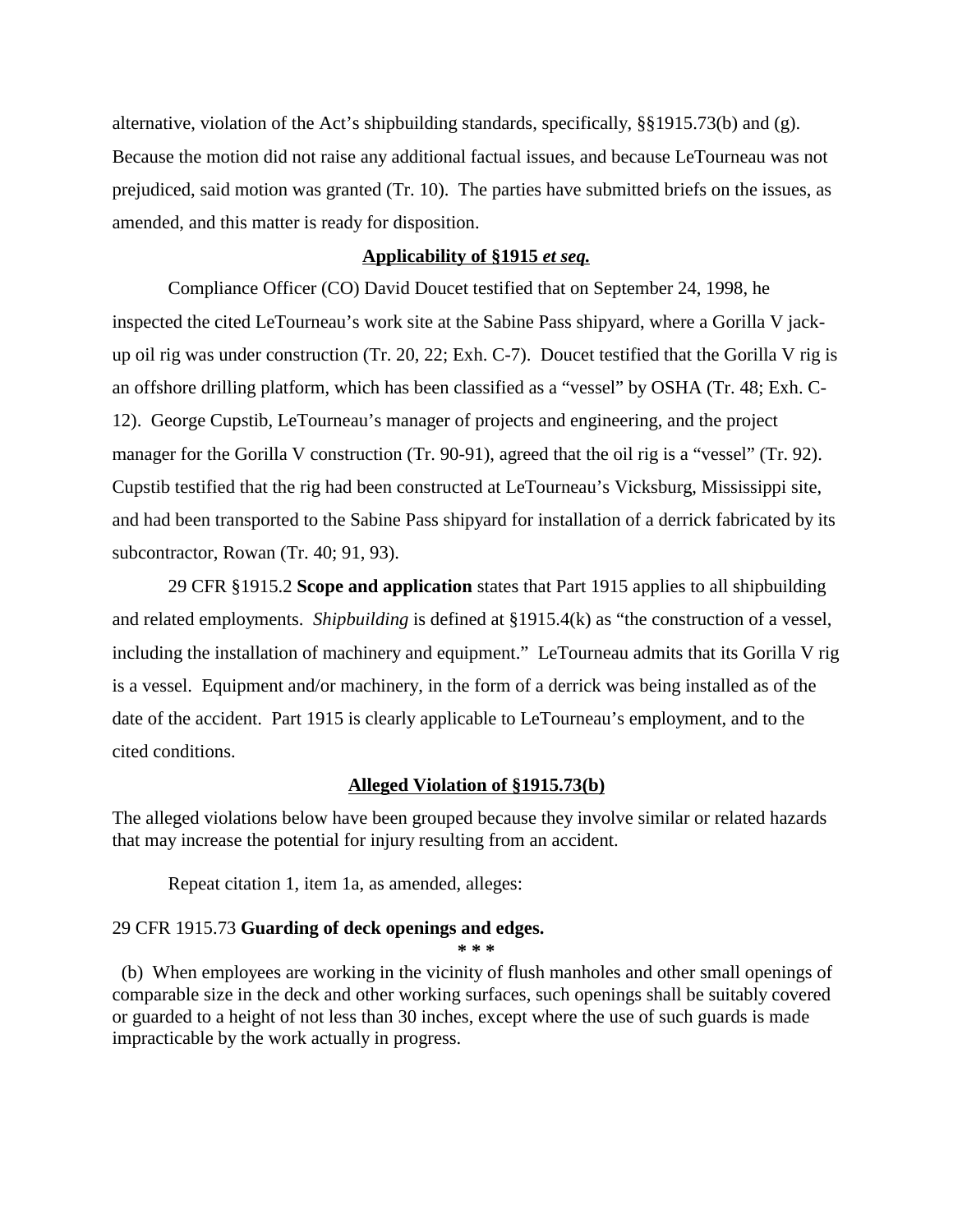Near the northeast corner of the derrick walkway platform, where employees were exposed to the hazard of stepping through the ladderway access/egress opening that was not guarded from direct entry by the use of an access gate or equivalent.

Hazard: Fall from elevation (90 feet) causing death or serious physical harm.

# *Facts*

George Cupstib testified that the rig had been constructed at LeTourneau's Vicksburg, Mississippi site, and had been transported to the Sabine Pass shipyard for installation of a derrick fabricated by a second employer, Rowan (Tr. 40; 91, 93). Cupstib testified that a third employer, Crown Derrick Builders, was responsible for the fabrication and installation of the metal grate platform around the perimeter of the derrick floor, which was 90 feet above ground (Tr. 26-27, 41-42, 104; Exh. C-7, C-8).

The platform was accessed by means of a ladder at the northeast corner (Tr. 26; Exh. C-5). While the platform was guarded with rails inside and out, the ladder access was not guarded (Tr. 30, 42; Exh. C-5, C-8). Cupstib testified that installation of the ladder was Rowan's responsibility (Tr. 99).

 Greg Miller, LeTourneau's safety coordinator, testified that he was unaware of the cited hazardous conditions (Tr. 145). Miller admitted that it was his responsibility to inspect the work site for potential hazards, though he relied on supervisors and safety technicians to do daily inspections and to identify and report hazardous conditions (Tr. 146-47). Miller stated, however, that LeTourneau had not had employees working on the derrick platform for approximately a month before the accident, therefore, neither he, nor his crew had inspected those areas (Tr. 147). Miller testified that he had inspected the site several times while LeTourneau had employees working there, the last time approximately one month before the incident (Tr. 147).

Doucet testified that, because LeTourneau was the general contractor on the site, it should have been aware of the unguarded ladder access (Tr. 44, 71-71). As Doucet testified, the ladder on the northeast corner was the only access to the derrick floor (Tr. 44).

A single LeTourneau employee, the decedent Paul Dew, and four Rowan employees were on the derrick platform at the time of the accident (Tr. 13, 24). Dew, a piping draftsman and engineer, was a supervisor, or section leader, reporting directly to Cupstib (Tr. 96). On the day of the accident, Dew was inspecting the area in preparation for LeTourneau's anticipated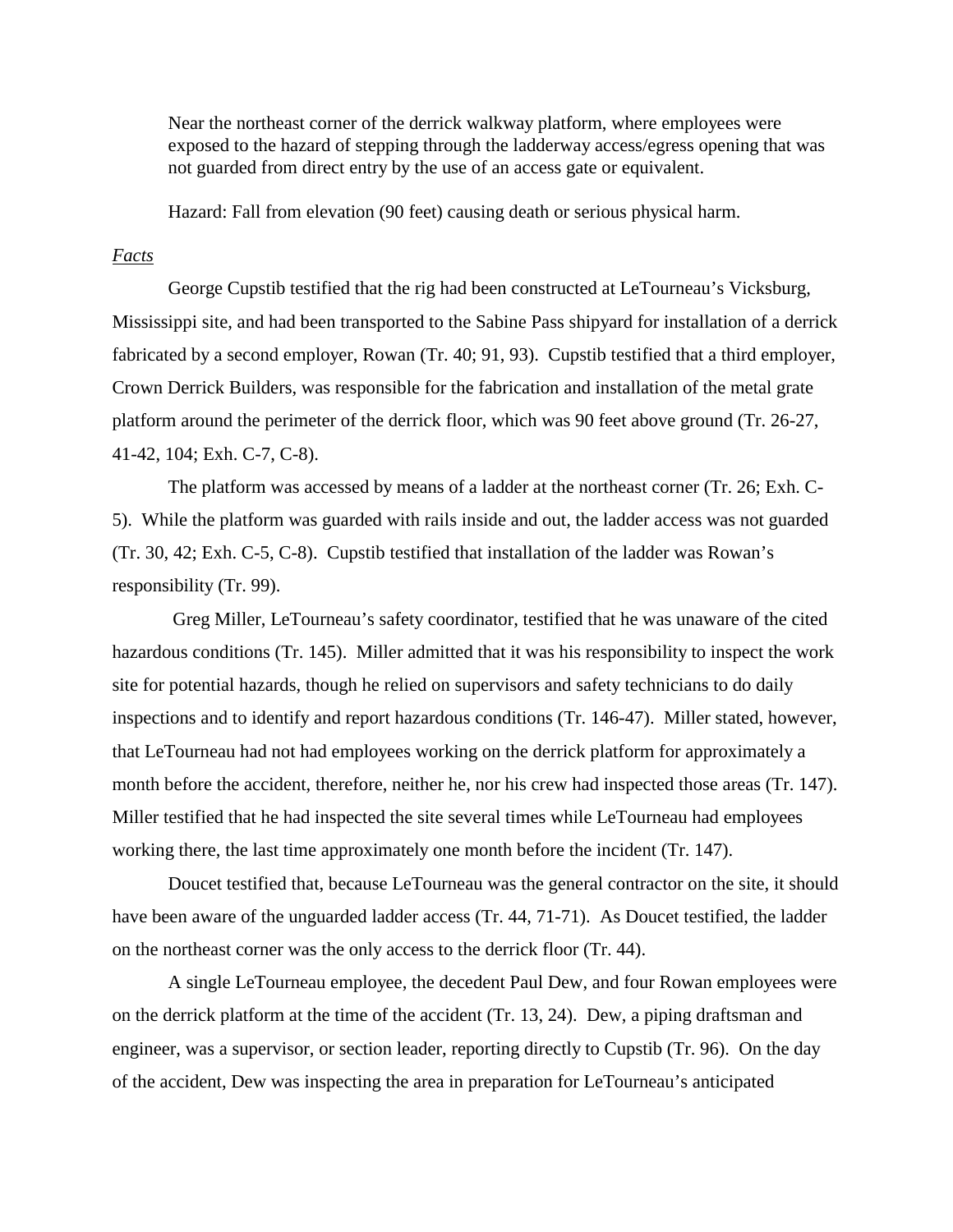installation of the derrick's plumbing system (Tr. 24). Cupstib testified that he and Dew examined the derrick platform from the ground the day before the accident, discussing the field wiring for the piping lines, and how they would run through the derrick (Tr. 97). Cupstib testified that it was his recommendation, that they proceed no further up into the derrick; he believed they could see what they needed from the ground (Tr. 97). Cupstib admitted that he did not actually forbid Dew to go up onto the platform (Tr. 98).

Cupstib testified that LeTourneau employees, or employees of their designated subcontractor, would be installing service lines from the platform (Tr. 100).

# *Discussion*

In order to prove a violation of section  $5(a)(2)$  of the Act, the Secretary must show by a preponderance of the evidence that (1) the cited standard applies, (2) there was a failure to comply with the cited standard, (3) employees had access to the violative condition and (4) the cited employer either knew or could have known of the condition with the exercise of reasonable diligence. *See, e.g., Walker Towing Corp.*, 14 BNA OSHC 2072, 2074, 1991-93 CCH OSHD ¶29239, p. 39,157 (No. 87-1359, 1991).

**Applicability.** LeTourneau argues that the cited standard which applies to "flush manholes and other small openings of comparable size in the deck and other working surfaces," does not contemplate, and is not intended to govern the ladder opening of a fixed, caged ladder. LeTourneau maintains that 1) the ladder opening is not a manhole, and 2) construction standards specifically governing fixed ladders exist under Part 1926.

LeTourneau's arguments are not convincing. As noted above, LeTourneau was engaged in shipbuilding, which is governed by the standards codified under Part 1915. The specifically cited standard governs not just manholes, but openings in decks which are of comparable size. The ladder opening meets that definition, and so must be suitably guarded, as mandated by the standard, with a cover or guard not less than 30 inches high.

**Compliance.** The photographic evidence establishes that the ladder opening was not guarded in any way.

**Exposure.** It is undisputed that LeTourneau's employee, Dew, was exposed to the cited hazard.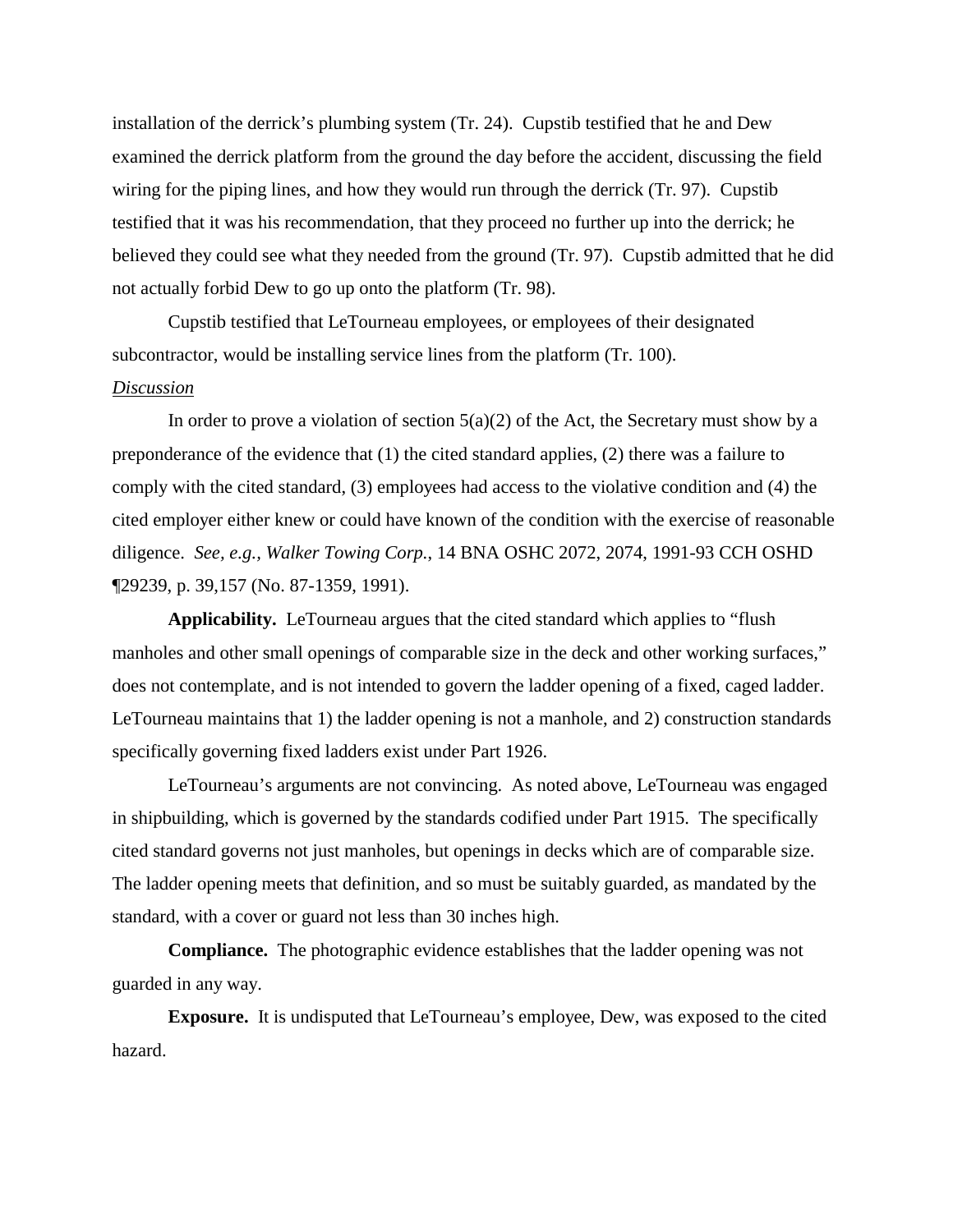**Knowledge.** In order to show employer knowledge of a violation the Secretary must show that the employer knew, or with the exercise of reasonable diligence, could have known of a hazardous condition. *Dun Par Engd. Form Co.*, 12 BNA OSHC 1962, 1986-87 CCH OSHD ¶27,651 (No. 82-928, 1986).

The Secretary introduced no evidence that any LeTourneau employee had been on the derrick platform for a month prior to the accident, or that anyone from LeTourneau had actual knowledge of the condition of the platform on the day for which they were cited. Complainant relies on LeTourneau's failure to conduct regular inspections of the entire work site to establish its constructive knowledge of the hazard.

The Commission has held that a general contractor such as LeTourneau may be held liable for the violations of its subcontractors where it was reasonable for the general to detect or abate those violations. *Red Lobster Inns of Am., Inc.*, 8 BNA OSHC 1762, 1980 CCH OSHD ¶24,635 (1980). The Fifth Circuit, however, has held that the Act creates no duty to nonemployees. *Melerine v. Avondale Shipyards, Inc.*, 659 F.2d 706 (5th Cir. 1981). Under the law of the circuit in which this case arises, therefore, no duty to detect or abate violative conditions arises unless the employer anticipates, or reasonably should have anticipated that its employees will be in the area of the cited violation.

In this case, the Secretary has failed to show, by a preponderance of the evidence, that LeTourneau should have anticipated that Dew, or any other LeTourneau employee would access the derrick platform, or be exposed to any hazards existing there. No LeTourneau employees had worked on the platform for a month. Cupstib and Dew were planning how the field wiring and piping would run through the derrick; however Cupstib testified that he believed the work could be done without climbing to the derrick platform, and told Dew it was unnecessary to go up into the derrick. There is no evidence that Dew shared his intention to climb to the platform with anyone from LeTourneau. Based on their conversation the night before, Cupstib had no reason to believe that Dew would go up into the derrick to get a closer look.

Complainant failed to establish that LeTourneau had any duty to inspect the cited derrick platform, or, therefore, that LeTourneau failed to exercise due diligence in discovering hazardous conditions to which its employees might be exposed. Citation 1, item 1a is vacated.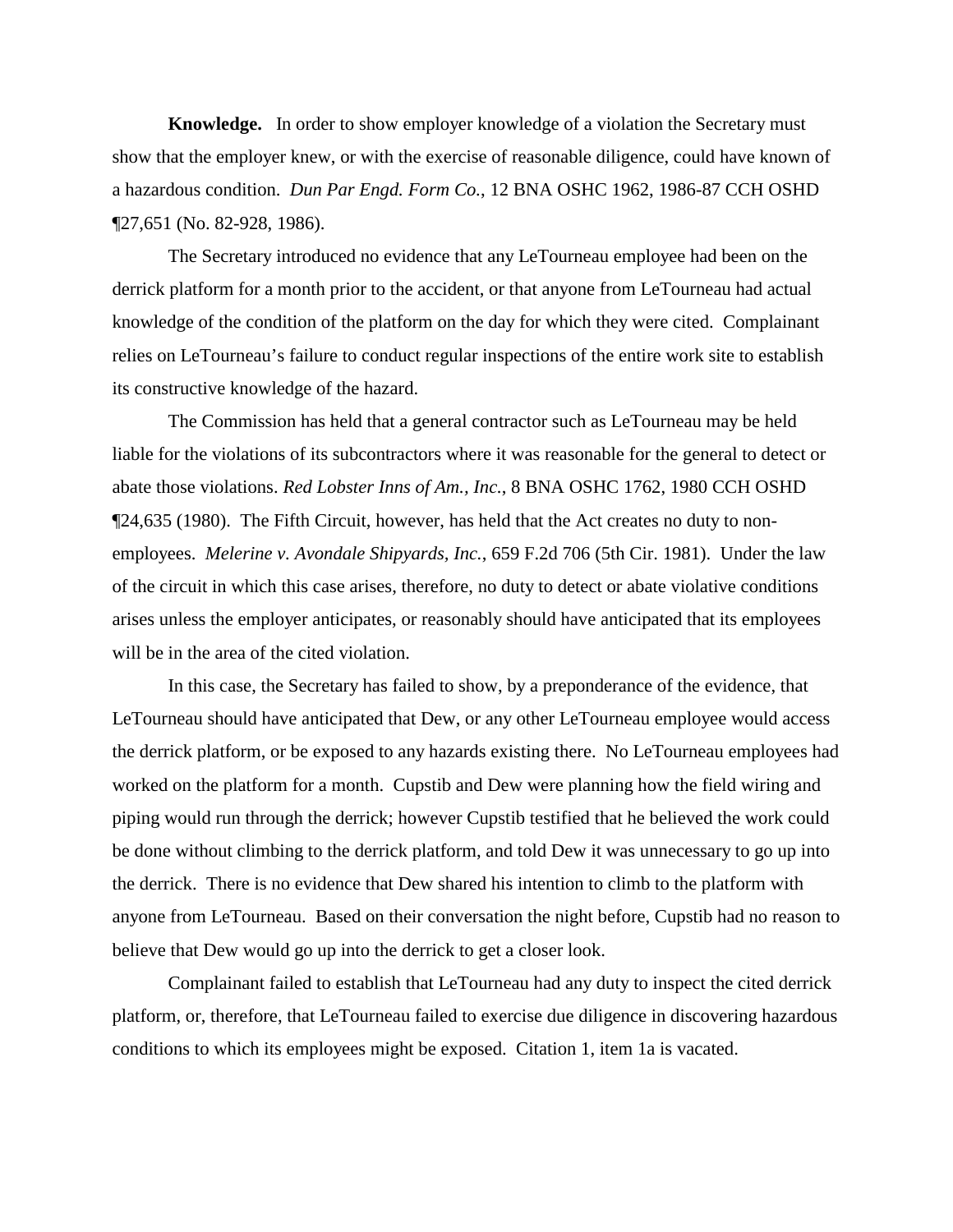#### **Alleged Violation of §1915.73(g)**

Repeat citation 1, item lb alleges:

29 CFR 1915.73(g): Gratings, walkways, and catwalks, from which sections or ladders have been removed, shall be barricaded with adequate guardrails.

Near the southwest corner of the derrick walkway platform, where employees were exposed to a floor hole measured at 30 1/2 inches by 31 inches and were not protected from falls by the use of a cover or a guardrail system in accordance with the standards.

Hazard: Fall from elevation (90 feet) causing death or serious physical harm.

# *Facts*

It is undisputed that Rowan had removed another section of grate from the platform for a second ladderway, creating a 30-1/2 x 31" hole (Tr. 25, 31, 34; Exh. C-1, through C-4). A rope had been draped across the guardrails on either side of the floor hole to warn workers of the opening (Tr. 27-28; Exh. C-2, C-3, C-4). The rope was located approximately two to three feet on either side of the hole; one side of the rope was approximately 24" high, the other was about 38" (Tr. 28, 34-35; Exh. C-2). CO Doucet testified that the rope was inadequate (Tr. 34).

Both Cupstib and Miller testified that they were unaware that Rowan had removed the grating, creating an open hole on the derrick platform (Tr. 94-96, 147).

# *Discussion*

As noted in the item above, Complainant must show, as part of its *prima facie* case, that the cited employer either knew or could have known of the condition with the exercise of reasonable diligence. *Walker Towing Corp., supra.* For the reasons discussed above, this judge finds that Complainant failed to show, by a preponderance of the evidence, either that LeTourneau had actual knowledge of the cited hazard, or failed to exercise reasonable diligence in discovering hazards to which it could reasonably anticipate its employees would be exposed.

Citation 1, item b is, therefore, vacated.